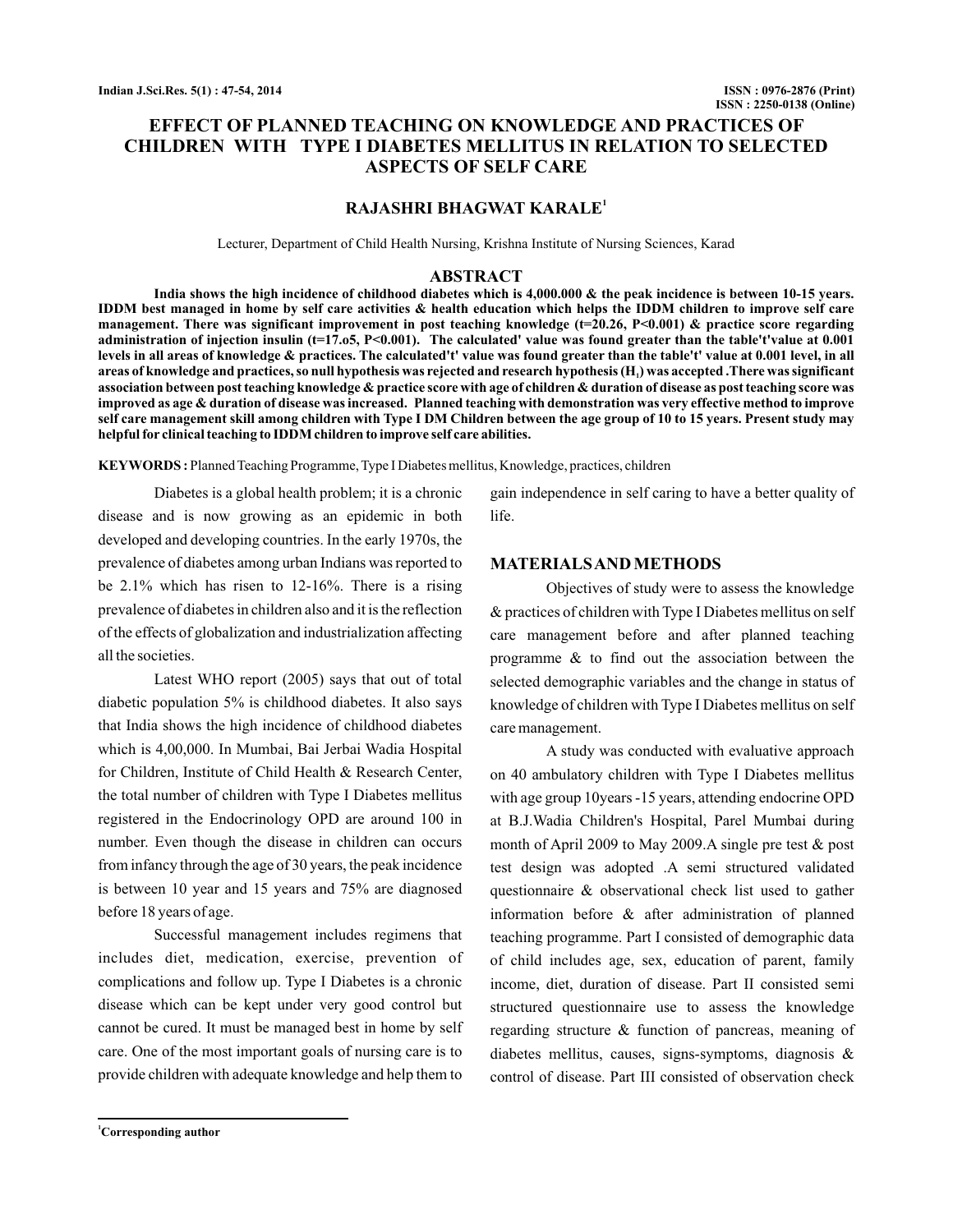

**Figure 1 : Distribution of sample with regard to their age**





list for procedure of self administration of injection insulin. One score given for correct answer & correct procedure step. The tool was validated by 12 experts from field of endocrinology & child health nursing. The reliability of the tool is computed by using Pearson correlation coefficient . The value obtained was  $r = 0.752$ . The data was analysed in terms of objectives by descriptive & inferential statistics.

## **Findings**

SECT - I DEMOGRAPHIC DATA OF THE

CHILDREN:

Age: - Maximum children belonged to the age group of 14-15 years i.e. Males 11(27.5%) and females 8 (20%), total 19 (47.5%). Among total Type I DM children, there were  $23(57.9\%)$  males and  $17(42.5\%)$  females. Male children are more than female children.

### **Residence**

Majority of children were from urban area i.e. total children 37(92.5%) because study was conducted in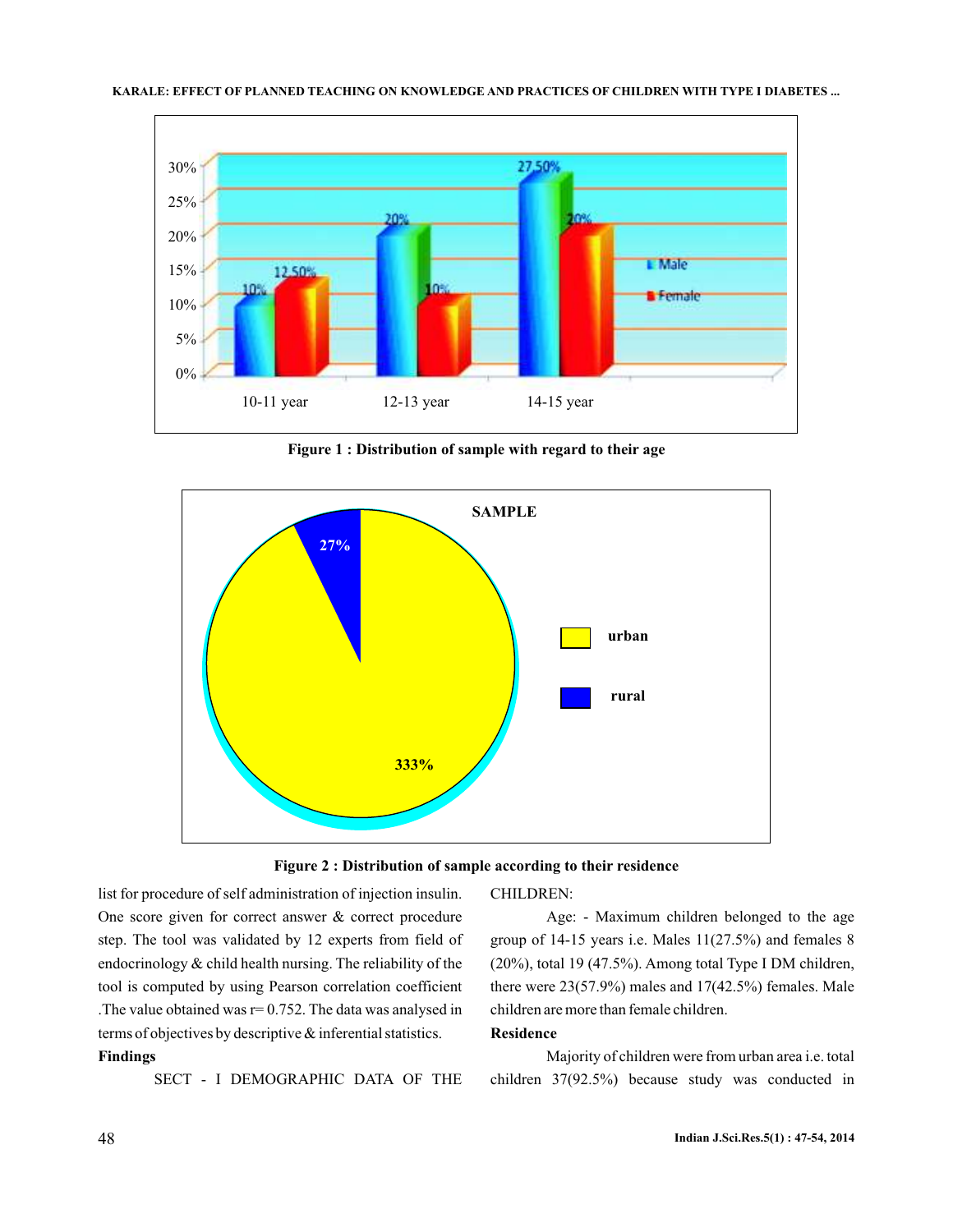

**Figure 3 : Distribution of sample according to their religion**



**Figure 4 : Distribution of sample according to their duration of disease**

specific setting. Less samples were from rural area i.e. only male 3(7.5%) because they are referral cases.

### **Religion**

Majority of samples were from Hindu religion i.e. male  $18(45%)$  & female  $16(40%)$ , and less samples were from other religion i.e. only males 2(5%).

### **Disease duration**

Majority of children i.e. 20(50%) had disease duration 2-3 years , out of that males were 12(30%) and females were  $8(20\%)$ . Less sample were found  $\leq$ lyear disease duration i.e. males 5(12.5%) and females 4(44.4%). **SECT- II**

The analysis and interpretation of the data related to the knowledge score of the sample (pre and post test) in different areas of self care management.

Table 1 shows that there is significant improvement in knowledge about disease after teaching programme among all children with Type I Diabetes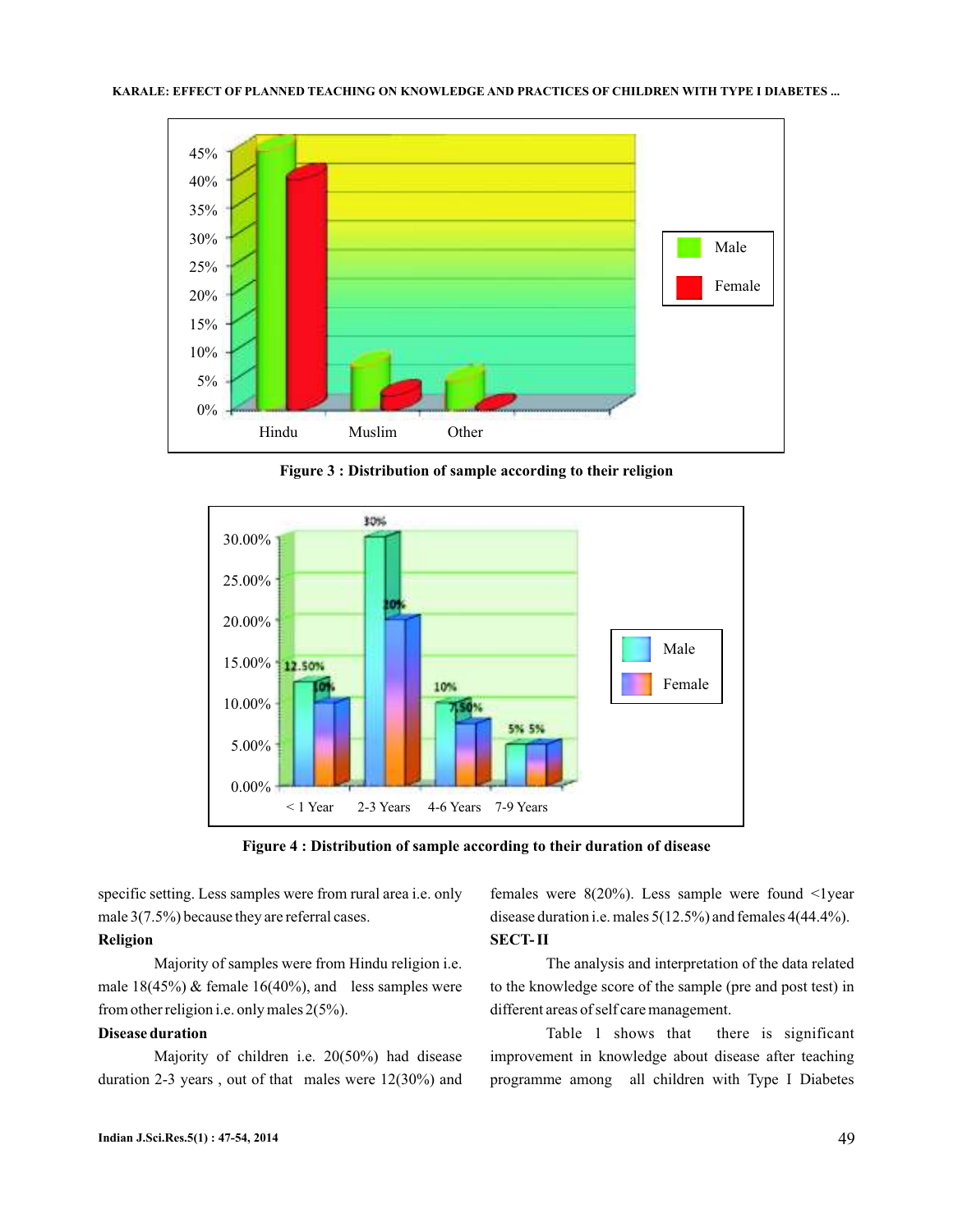#### **KARALE: EFFECT OF PLANNED TEACHING ON KNOWLEDGE AND PRACTICES OF CHILDREN WITH TYPE I DIABETES ...**

| Knowledge                                         | Mean          | Mean       | Standard     | Calculated | Table | Level of     |
|---------------------------------------------------|---------------|------------|--------------|------------|-------|--------------|
|                                                   | score         | difference | Deviation    | Value      | Value | significance |
| <b>Regarding disease</b><br>Pre-test<br>Post-test | 9.28<br>14.17 | 4.90       | 2.53<br>2.12 | 4.77       | 3.55  | Significant  |
| <b>Regarding medication</b>                       |               |            |              |            |       |              |
| Pre-test                                          | 10.78         | 4.30       | 2.13         | 15.88      | 3.55  | Significant  |
| Post-test                                         | 15.08         |            | 1.98         |            |       |              |
| Regarding diet                                    |               |            |              |            |       |              |
| Pre-test<br>Post-test                             | 4.35          | 1.05       | 1.42         | 6.57       | 3.55  | Significant  |
|                                                   | 5.40          |            | 1.28         |            |       |              |
| Regarding exercise                                |               |            |              |            |       |              |
| Pre-test<br>Post-test                             | 2.25          | 1.40       | 1.03         | 9.02       | 3.55  | Significant  |
|                                                   | 3.65          |            | 0.62         |            |       |              |
| Regarding follow up                               |               |            |              |            |       |              |
| Pre-Test                                          | 8.92          | 1.40       | 2.38         | 9.02       | 3.55  | Significant  |
| Post-Test                                         | 11.38         |            | 1.53         |            |       |              |

#### **Table 1: Effectiveness of planned teaching on knowledge scores of the sample (pre and post test) in different areas of self care management**

\* Level of significance 0.001.

mellitus(t = 14.77, P< 0.001). Also there is significant improvement in knowledge about medication after teaching programme among children with Type I Diabetes mellitus (t  $= 15.88$ , P $< 0.001$ ).

Table 1 predict that there is significant improvement in knowledge about diet after teaching programme among children with Type I Diabetes mellitus (t =  $6.57$ , P< 0.001).Also there is significant improvement in knowledge about exercise after teaching programme among children with Type I Diabetes mellitus ( $t = 9.02$ ,  $P < 0.001$ ). There is significant improvement in knowledge about follow up

after teaching programme among children with Type I Diabetes mellitus ( $t = 9.02$ ,  $P < 0.001$ ).

Table 2 shows that there is significant improvement in overall knowledge after teaching programme among males ( $t = 14.94$ ,  $P < 0.001$ ) as well as in females (t = 14.16,  $P < 0.001$ ). There is significant improvement in overall knowledge after teaching programme among all sample with Type I Diabetes mellitus  $(t = 20.26, P < 0.001)$ .

### **SECT - III**

Analysis and interpretation of the data related to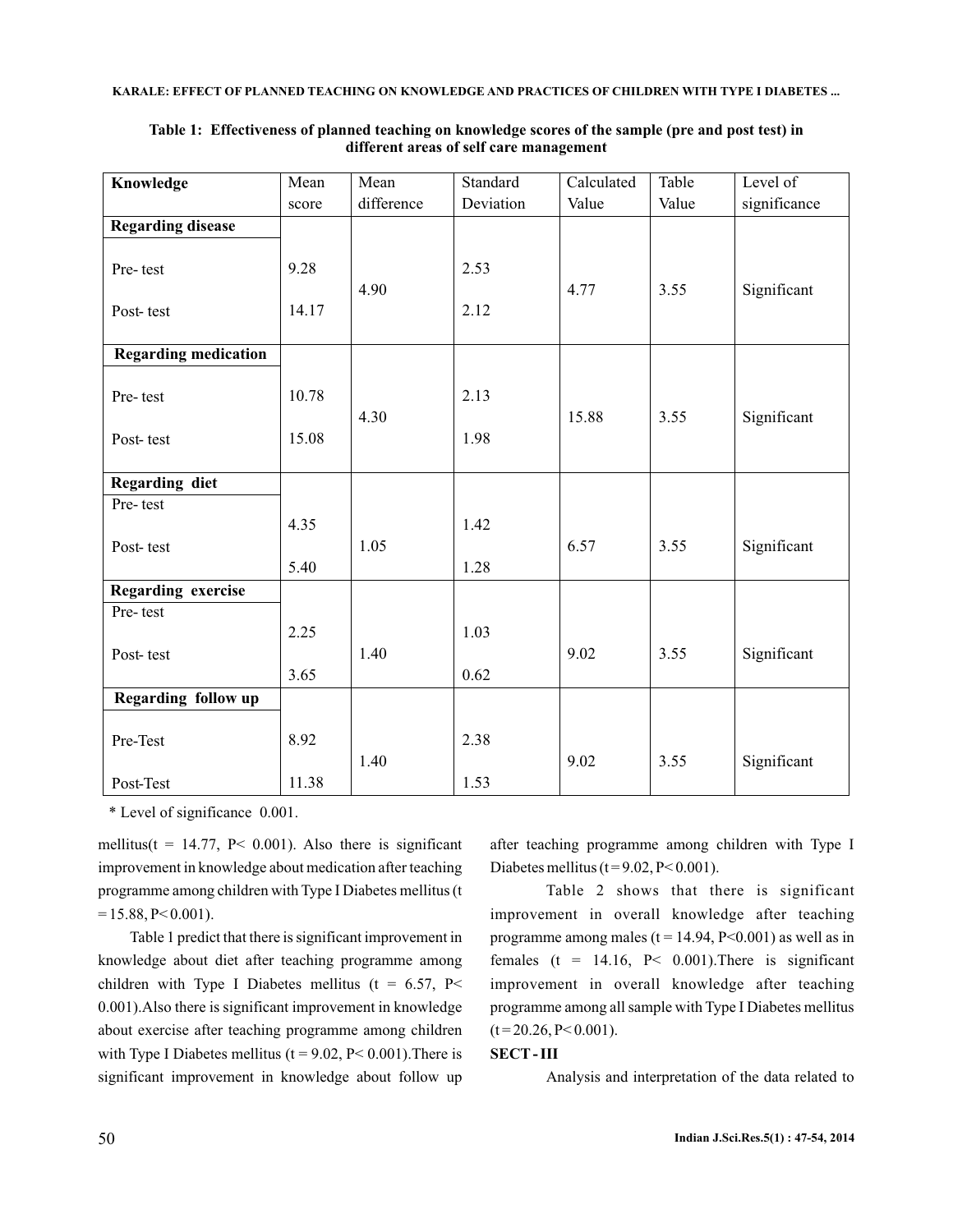#### **KARALE: EFFECT OF PLANNED TEACHING ON KNOWLEDGE AND PRACTICES OF CHILDREN WITH TYPE I DIABETES ...**

| Overall<br>Knowledge | Mean<br>score | Mean<br>difference | Standard<br>Deviation | Calculated<br>Value | Table<br>Value | Level of<br>significance |
|----------------------|---------------|--------------------|-----------------------|---------------------|----------------|--------------------------|
| <b>Males</b>         |               |                    |                       |                     |                |                          |
| Pre-test             | 36.83         |                    | 7.11                  |                     |                |                          |
|                      |               | 13.22              |                       | 14.94               | 3.55           | Significant              |
| Post-test            | 50.04         |                    | 6.12                  |                     |                |                          |
|                      |               |                    |                       |                     |                |                          |
| <b>Females</b>       |               |                    |                       |                     |                |                          |
| Pre-test             | 33.88         |                    | 7.50                  |                     |                |                          |
|                      |               | 15.29              |                       | 14.16               | 3.55           | Significant              |
| Post-test            | 49.18         |                    | 5.27                  |                     |                |                          |
| All children         |               |                    |                       |                     |                |                          |
|                      |               |                    |                       |                     |                |                          |
| Pre-test             |               |                    |                       |                     |                |                          |
|                      | 35.58         |                    | 7.33                  |                     |                |                          |
| Post-test            |               | 14.10              |                       | 20.26               | 3.55           | Significant              |
|                      | 49.68         |                    | 5.72                  |                     |                |                          |
|                      |               |                    |                       |                     |                |                          |

**Table 2 : Overall Knowledge score regarding self care in the pre test and post test according to sex and all sample**

\* Level of significance 0.001

| Table 3: Effectiveness of demonstration on practice score of sample by pre demonstration observation |
|------------------------------------------------------------------------------------------------------|
| and post demonstration observation                                                                   |

| <b>Practices</b>                      | Mean  | Mean       | Standard  | Calculated | Table | Level of     |
|---------------------------------------|-------|------------|-----------|------------|-------|--------------|
|                                       | score | difference | Deviation | Value      | Value | significance |
| Regarding withdrawing of<br>injection |       |            |           |            |       |              |
| Pre-test                              | 9.25  | 2.50       | 1.43      | 12.54      | 3.55  | Significant  |
| Post-test                             | 11.75 |            | 1.30      |            |       |              |
| Regarding administration of           |       |            |           |            |       |              |
| injection insulin                     |       |            |           |            |       |              |
| Pre-Test                              | 5.07  | 1.05       | 0.94      | 7.85       | 3.55  | Significant  |
| Post-Test                             | 6.13  |            | 0.56      |            |       |              |

\* Level of significance 0.001

the practices of the samples by pre demonstration observation and post demonstration observation.

Table 3 shows that there is significant improvement in post demonstration observation score regarding withdrawing of injection insulin in the insulin

syringe among children with Type I Diabetes mellitus  $(t =$ 12.54, P< 0.001). There is significant improvement in practices regarding administration of injection insulin after demonstration among children with Type I Diabetes mellitus (t = 7.85, P < 0.001).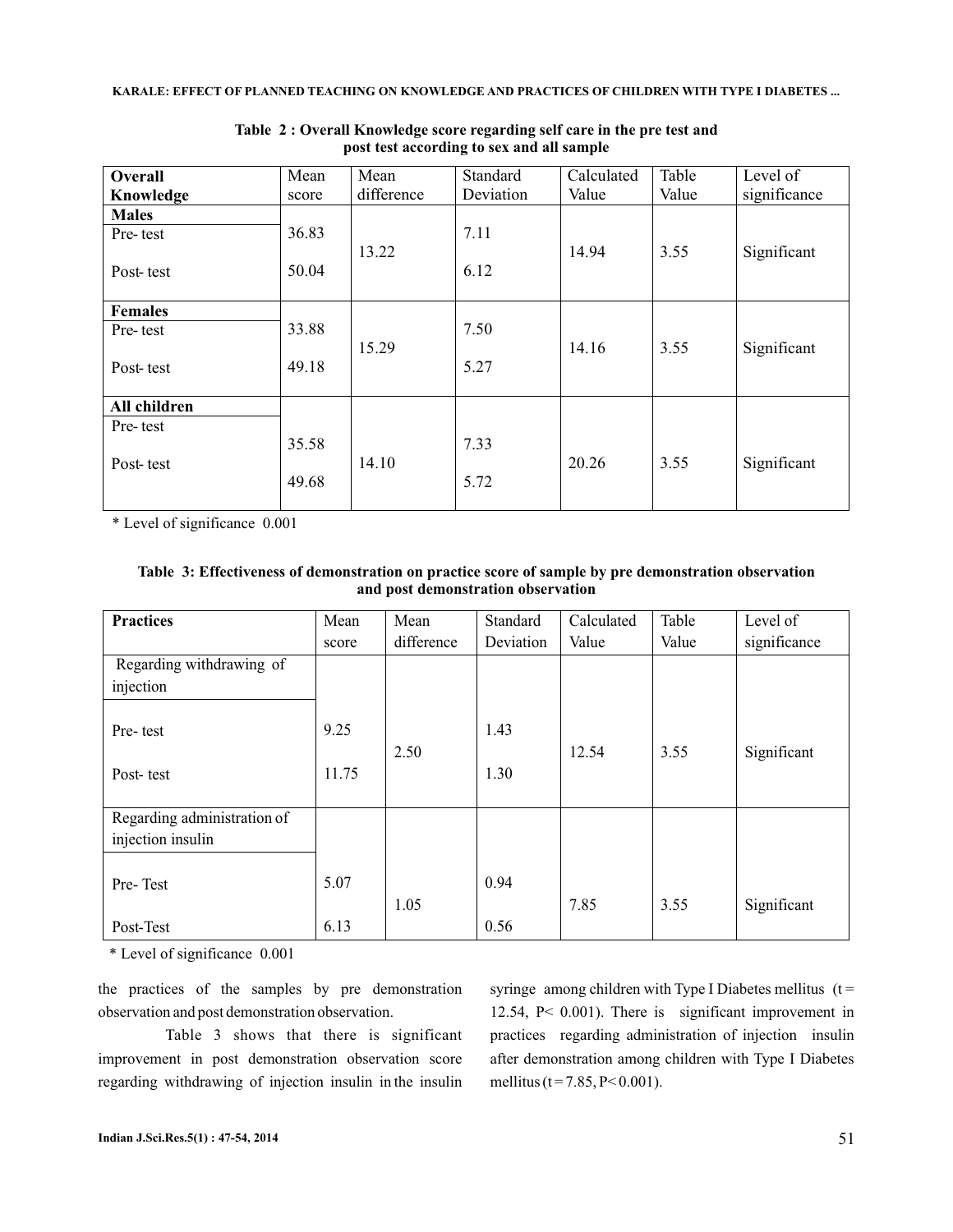| Practices $-$ Self | Mean  | Mean       | Standard  | Calculated | Table | Level of     |
|--------------------|-------|------------|-----------|------------|-------|--------------|
| administration of  | score | difference | Deviation | Value      | Value | significance |
| Insulin            |       |            |           |            |       |              |
| <b>Males</b>       |       |            |           |            |       |              |
| Pre-test           | 13.91 |            | 2.17      |            |       |              |
|                    |       | 3.78       |           | 12.29      | 3.55  | Significant  |
| Post-test          | 17.70 |            | 1.61      |            |       |              |
|                    |       |            |           |            |       |              |
| <b>Females</b>     |       |            |           |            |       |              |
| Pre-test           | 14.88 |            | 1.27      |            |       |              |
|                    |       | 3.24       |           | 12.91      | 3.55  | Significant  |
| Post-test          | 18.12 |            | 0.93      |            |       |              |
|                    |       |            |           |            |       |              |
| All children       |       |            |           |            |       |              |
| Pre-test           | 14.32 |            | 1.89      |            |       |              |
|                    |       | 3.55       |           | 17.05      | 3.55  | Significant  |
| Post-test          | 17.87 |            | 1.36      |            |       |              |
|                    |       |            |           |            |       |              |

**Table 4 : Distribution of sample according to sex and all samples with regard to overall practices regarding self administration of injection insulin**

Table 4 shows that there is very significant improvement in practices regarding , self administration of injection insulin after demonstration, among males  $(t =$ 12.29, P<0.001) and also in females ( $t = 12.91$ , P<0.001 ).There is significant improvement in practices regarding, self administration of injection insulin after demonstration among children with Type I Diabetes mellitus  $(t = 17.05, P <$ 0.001.

### **SECT IV**

Association between the selected demographic variables and the change in improvement of knowledge and practices of children with Type I Diabetes mellitus on self care management.

There was significant association between age of children & post teaching knowledge score. As age of children increases knowledge level also progressively increases. There is significant association between educational level and increase in knowledge level of children in  $9<sup>th</sup>$  and  $10<sup>th</sup>$  std.

There was relationship between duration of disease and increase in knowledge level of children. It reveals that as duration of disease increases, post teaching

knowledge level increases.

There was significant association between practice score with age of children. & duration of disease as post teaching score was improved as age & duration of disease was increased.

There is no significant association between education of children and change in practice level of children in  $4^{\text{th}}$ ,  $5^{\text{th}}$ ,  $6^{\text{th}}$ ,  $7^{\text{th}}$  and  $8^{\text{th}}$  standard children. Practices are found improved in 9th and 10th standard children. There is association between duration of disease and change in practice score of children. As duration of disease increases, post demonstration practices increases. Maximum practice score found in children had 7-9 years disease duration.

### **CONCLUSION**

Study findings shows that there is significant improvement in overall knowledge after teaching programme among males ( $t = 14.94$ ,  $P < 0.001$ ) as well as in females ( $t = 14.16$ ,  $P < 0.001$ ). There is significant improvement in overall knowledge after teaching programme among all sample with Type I Diabetes mellitus  $(t = 20.26, P < 0.001)$ . Calculated't' value was found to be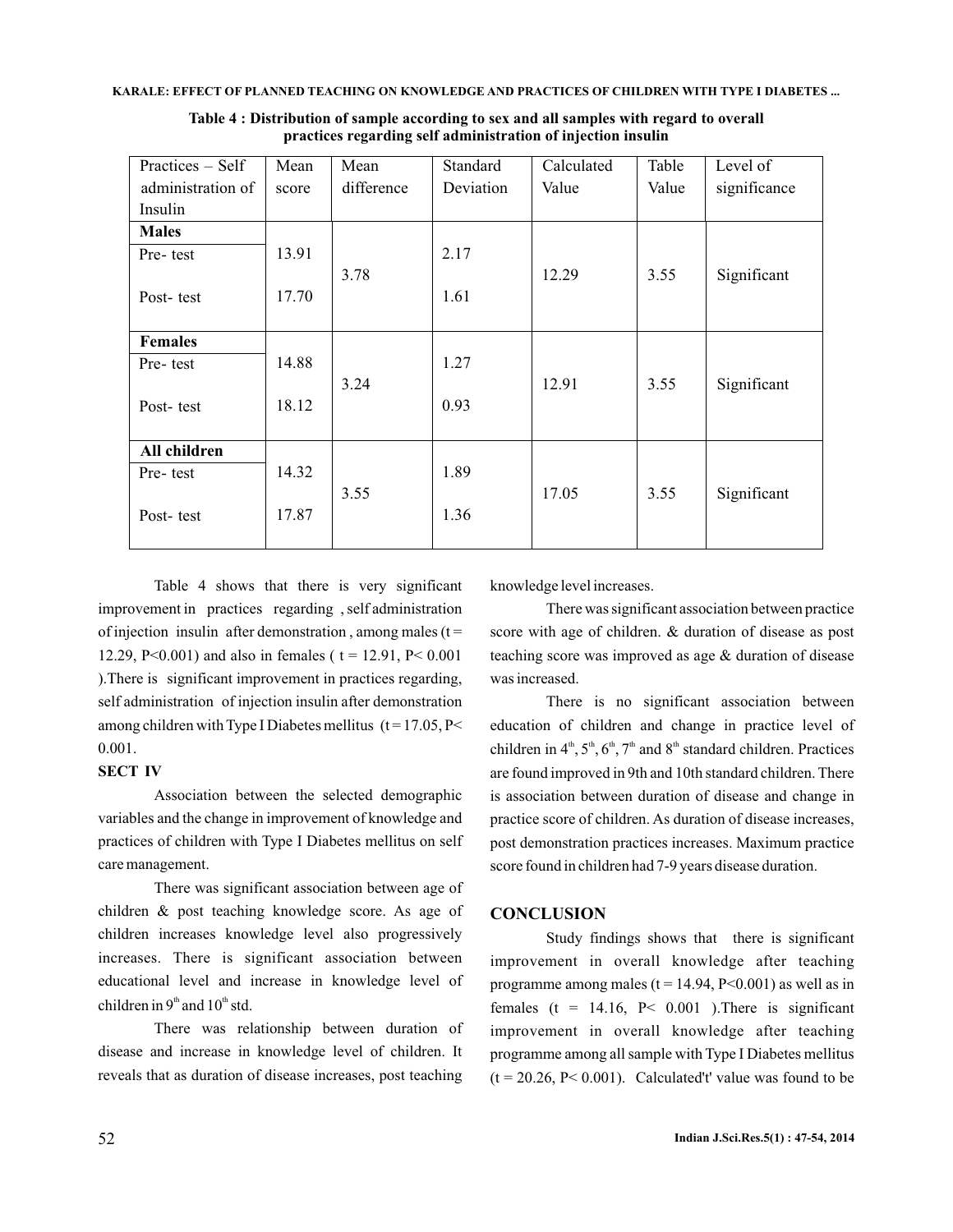20.26 in all sample.As the calculated value was greater than the table't' value at 0.001 level, so null hypothesis was rejected and research hypothesis was accepted. This result supports the significance of planned teaching programme in the improvement of knowledge regarding self care management of the children with Type I Diabetes mellitus.

There is significant improvement in post demonstration observation score regarding withdrawing of injection insulin in the insulin syringe among children with Type I Diabetes mellitus  $(t = 12.54, P < 0.001)$ . There is significant improvement in practices regarding administration of injection insulin after demonstration among children with Type I Diabetes mellitus ( $t = 7.85$ , P< 0.001).

Study findings showed that there is very significant improvement in practices regarding , self administration of injection insulin after demonstration , among males ( $t = 12.29$ , P<0.001) and also in females ( $t =$ 12.91, P< 0.001 ).There is significant improvement in practices regarding, self administration of injection insulin after demonstration among children with Type I Diabetes mellitus  $(t = 17.05, P < 0.001)$ .

The calculated't' value was found to be 17.05 in all children. As the calculate value was greater than the table't' value at 0.001 level, so null hypothesis was rejected and research hypothesis was accepted. This result supports the significance of planned teaching programme in the improvement of practices of the children with Type I Diabetes mellitus.

This study highlighted the importance of imparting knowledge about self care to children with Type I Diabetes mellitus.

The findings of the study can be used to conduct health education programme for the children with Type I Diabetes mellitus. This study can be help health team members and care givers to develop positive attitude towards children with Type I Diabetes mellitus. This study can be useful in preventing complications of Type I Diabetes mellitus in children with Type I Diabetes mellitus by early intervention and to reduce morbidity and mortality.

This study can be of helpful for the nurse educator. The nurse educator can play a significant role by participating the nursing students in the health education programme to the children with Type I Diabetes mellitus and care givers. Health education should be given prime importance in curriculum of all basic programmes of nursing.

The findings of the study can help the nurse administrator to plan and conduct in-service education for staff nurses in care of children with Type I Diabetes mellitus, who will in turn give health education to the children and parents with Type I Diabetes mellitus. A protocol could be developed to make health teaching mandatory in nursing care which should be evident through nursing care plan and nurses notes.The methodology, tools and findings of the study have added to the existing body of knowledge in the nursing profession.

• Other researcher may utilize the suggestions and recommendations for conducting further studies.

The present study may serve as a guideline in preparing health teaching programme for children and parents with Type I Diabetes mellitus.

### **ACKNOWLEDGEMENT**

I would like to express my deep sense of gratitude to my teachers Prof.Ms.Rosamma Tomy & Principal Mrs.T.Sugathan, Bombay Hospital College of Nursing, Mumbai for their esteemed guidance, critical evaluation& constant encouragement.

### **REFERENCES**

- Abellana R, Ascaso C, Carrasco JL, Castell C, Tresserras R, Geographical variability of the incidence of Type 1 diabetes, Medicina Clinica (Bare),Mar. 2009.
- Anjuladevi Kamaraj, Self care management of children with IDDM, Nursing Journal, NNT.April 2008.
- Berman, Snyder, Kozier, Erb, Fundamentals of Nursing, concept, Process and Practice, 8<sup>th</sup> Edition, Dorling Kindersley ( India) Pvt.Ltd.
- Godav A, Castle C, Tresserras R, Lioveras G, Geographic distribution of the incidence of diabetes mellitus type I (DMI) , Medicina Clinica (Bare), June 1994.